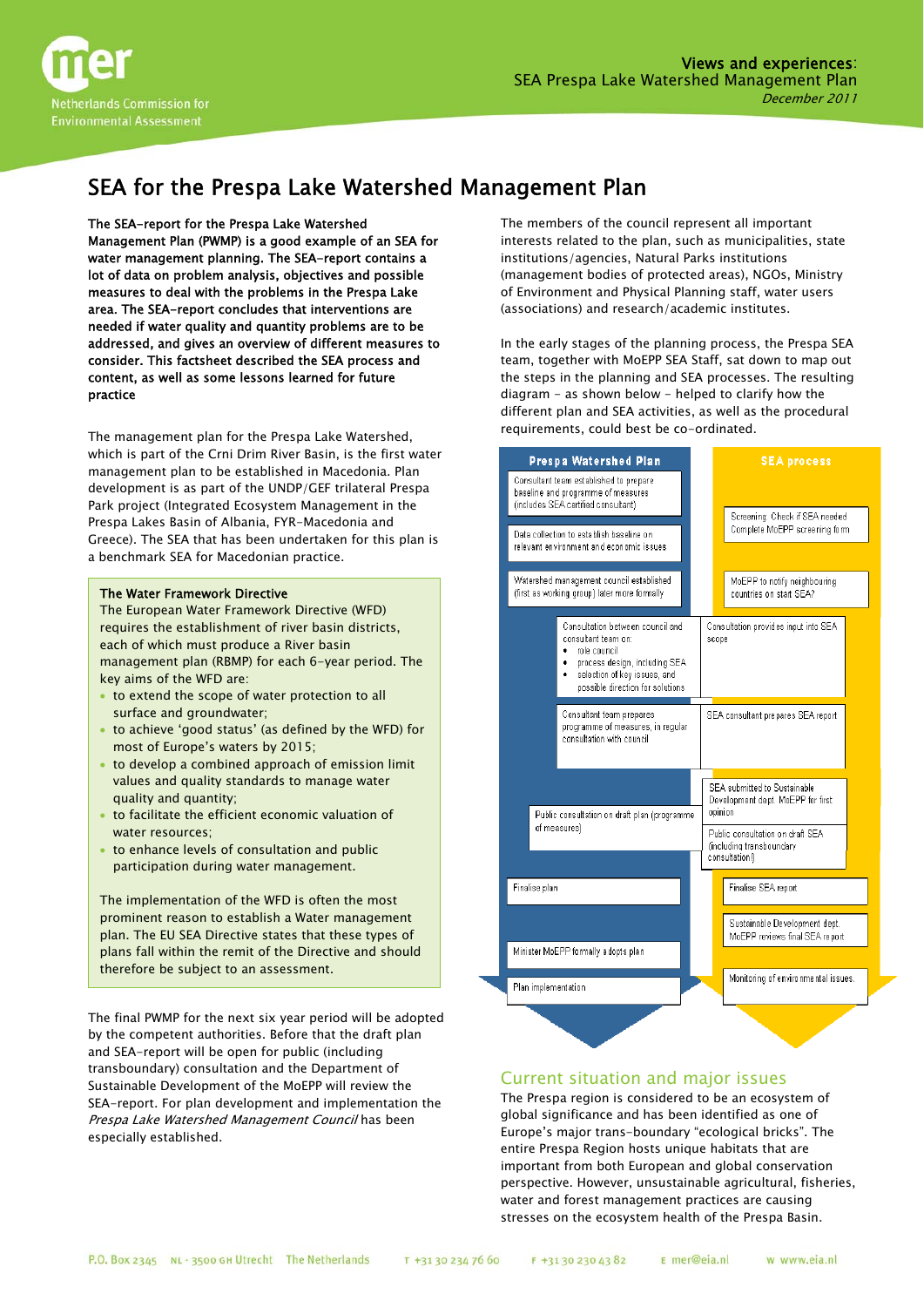the "baseline" and trends, which provides the information The first step in developing the PWMP has been to identify that is needed to:

- e identify the major problems (which are relevant for th plan), causes for these problems (mechanisms) and likely future development;
- the level of achievement of objectives and environmental impact. establish the reference situation (business as usual scenario) which will be used to compare alternatives on

causes of these problems. This analysis of problems and The Phase II Report on the Prespa Lake Watershed Management Plan (October 2010) describes the main problems for the Prespa Lake watershed and the main causes forms an important basis for:

- setting objectives and indicators
- defining the assessment framework
- selecting measures and developing alternatives

| <b>Main problems</b>        | <b>Main causes</b>         |  |  |  |
|-----------------------------|----------------------------|--|--|--|
| Surface water quality:      | Point sources:             |  |  |  |
| Prespa Lake and most        | domestic wastewater        |  |  |  |
| other water bodies (rivers) |                            |  |  |  |
| don't meet the WFD-         | • industrial pollution     |  |  |  |
|                             | (poultry enterprise, metal |  |  |  |
| criteria <sup>.</sup>       | processing, food           |  |  |  |
| high nutrient concen-       | processing, etc)           |  |  |  |
| trations (N, PO4, SO4)      | Diffuse sources:           |  |  |  |
| heavy metals in rivers      | fertilizers (no efficient  |  |  |  |
| (Mn, Fe, Al) and in         | techniques)                |  |  |  |
| Prespa Lake (Zn, Cu and     | pesticides (preparation,   |  |  |  |
| toxic metals like Hg)       | application, washing,      |  |  |  |
| • priority substances       | waste dump)                |  |  |  |
| (pesticides)                | organic waste (apples,     |  |  |  |
| • ecological status partly  | pesticide package)         |  |  |  |
| moderate/poor/bad           |                            |  |  |  |
| Groundwater quality:        | pesticides from landfill   |  |  |  |
| Contamination with          | large amount of            |  |  |  |
| pesticides and bacteria     | extraction wells           |  |  |  |
| Water quantity:             | $\bullet$ karstic outflow  |  |  |  |
| Level of Prespa Lake has    | evaporation                |  |  |  |
| dropped significantly in    | water extraction for       |  |  |  |
| the last 25 years           | irrigation and water       |  |  |  |
|                             | supply                     |  |  |  |

## Objectives and indicators

An objective is a statement of what is intended, specifying a desired direction of change. Objectives can be expressed in a way that make them measurable (e.g. an objective to 'improve surface water quality' could be expressed a s "good water quality status (WFD) for waterbody X in 2015"). The achievement of obj ectives is normally assessed by using indicators.

chemical and ecological water quality have to be identified bodies). These reference conditions will be the long term realistic objectives for the 6-year plan for each water body. According to the WFD, "reference conditions" on both for each type of water body (including groundwater objectives for water quality, but usually they are not

Table: Current status and (long term) objectives for waterbodies in Prespa Region

| <b>Name</b>          | Current         | Action  | <b>Objectives</b> |                |
|----------------------|-----------------|---------|-------------------|----------------|
|                      | status          | needed? | <b>Rivers</b>     | HMWB & AWB*)   |
| Istocka 1            | Good            |         |                   |                |
| Istocka <sub>2</sub> | <b>Bad</b>      | Υ       | Good              |                |
| Istocka <sub>3</sub> | Poor            | Υ       | Good              |                |
| Golema <sub>1</sub>  | Good            |         |                   |                |
| Golema 2             | <b>Moderate</b> | Υ       | Good              |                |
| Golema 3             | <b>Moderate</b> | Υ       | Good              |                |
| Golema <sub>4</sub>  | <b>Moderate</b> | Υ       | Good              |                |
| Golema <sub>5</sub>  | <b>Moderate</b> | Υ       | Good              |                |
| Golema 6             | <b>Bad</b>      | Υ       |                   | Good potential |
| Golema <sub>7</sub>  | <b>Bad</b>      | Υ       |                   | Good potential |
| Golema <sub>8</sub>  | Poor            | Υ       |                   | Good potential |
| Kurbinska            | <b>Moderate</b> | Υ       | Good              |                |
| Kranska 1            | High            |         |                   |                |
| Kranska 2            | <b>Moderate</b> | Υ       | Good              |                |
| Brajcinska 1         | <b>High</b>     |         |                   |                |
| Brajcinska 2         | Poor            | Υ       | Good              |                |

\*) Highly Modified Water Bodies and Artificial Water Bodies

## Selecting measures and developing alternatives

If problems and objectives are identified, the next step will be a broad exploration of possible solutions or strategies. Based on different criteria, the list of possibilities can be reduced to a selection of "realistic" solutions. For the PWMP this exploration has led to a so called "programme of measures", which has been discussed with stakeholders (the "council" mentioned earlier).

Measures in this programme are very different in type and size/scale. For instance: technical measures (building a dam, improving sewage networks), regulatory measures, measures focusing on management, awareness raising or training (introducing drip irrigation, rational use of pesticides and fertilizers) and further investigation- and monitoring programmes. Some measures influence each other or are interdependent.

The programme of measures contains all measures that will be needed to achieve the objectives of the WFD. The PWMP will contain a part of these measures, to be implemented in the next six years.

Comparing alternatives is key to an SEA. The idea of alternatives is that there are different ways of achieving the plans objectives, and the SEA should support both public debate and decision-making on these different options. In the SEA for the PWMP alternatives were developed from the programme of measures:

- Baseline/reference: no actions will be taken
- Alternative 1, contains a selection of measures from the programme. The selection was based on a multicriteria-analysis.
- Alternative 2 contains all measures from the programme of measures